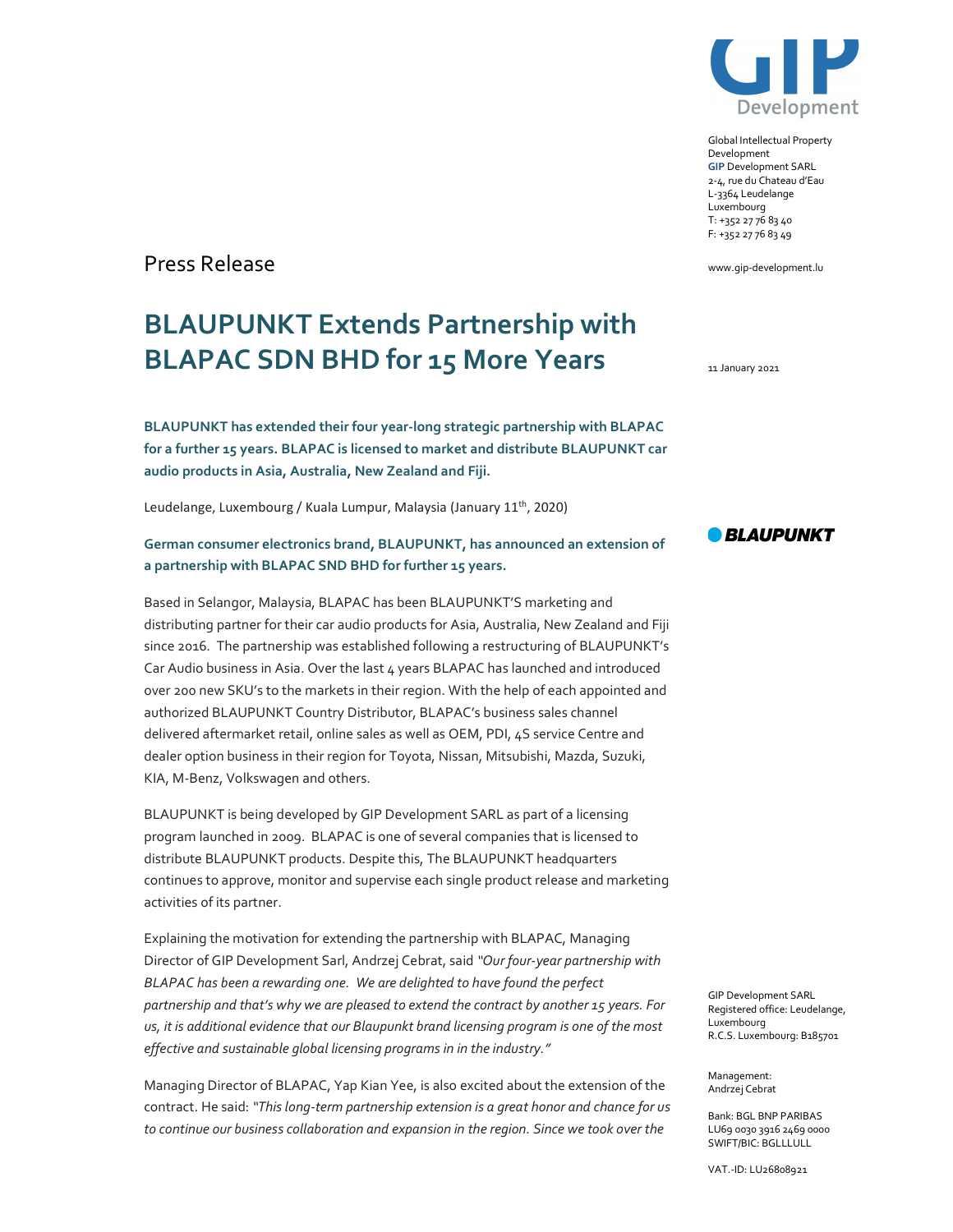

Global Intellectual Property Development GIP Development SARL 2-4, rue du Chateau d'Eau L-3364 Leudelange Luxembourg T: +352 27 76 83 40 F: +352 27 76 83 49

www.gip-development.lu

full responsibility on the BLAUPUNKT development, marketing and distribution, we have seen an increased growth and acceptance of the brand. Moreover, the BLAUPUNKT management made us always feel that we are fully accepted and integrated part of the BLAUPUNKT family. They gave us proof that BLAUPUNKT is looking for sustainable partnerships to further grow the BLAUPUNKT business and expand the products portfolio to serve and meet the region demand and need."

Cebrat added that the partnership will continue to focus on increasing access of BLAUPUNKT car audio products and bringing value to customers to fuel a sustainable growth. For further information about BLAUPUNKT, visit: www.blaupunkt.com/ASE.

### About BLAPAC SDN BHD

BLAPAC SDN BHD and its predecessor company are based in Selangor, Malaysia next to Kuala Lumpur. Being the Blaupunkt Car Entertainment – Asia Pacific Competence Centre, BLAPAC SDN BHD is managing, developing, marketing and distributing the followings BLAUPUNKT products :

- 1. Car Entertainment System (radio, speaker, amplifier, active & passive subwoofer, DSP, audio cabling & accessories, antenna)
- 2. Car Accessories & Spare Parts (DVR/dashcam, reverse camera, reverse buzzer, air purifier, TPMS, tire inflator, electronic relay, electric horn, car alarm, central locking gun, automotive lighting – Xenon HID & LED headlamp and signalling, wiper blade, wireless charger, car USB charger and many others), and
- 3. Sun Protection Film

BLAPAC SDN BHD is represented by its Managing Director Mr. Yap Kian Yee, and distributes BLAUPUNKT to all Asian countries (Malaysia, Singapore, Indonesia, Thailand, Vietnam, Myanmar, Cambodia, Laos, Philippines, Brunei, Hong Kong, Macao, Taiwan, China, Korea, Japan) and Australia, New Zealand and Fiji. Any BLAUPUNKT distribution enquiry within the region is always welcome and can be emailed to sales@blapac.com.

www.blaupunkt.com/ASE/

## Company contact:

Yap Kian Yee Managing Director BLAPAC Sdn Bhd 11, Jalan DBP 1, Dolomite Business Park 68100 Batu Caves, Selangor, Malaysia kyyap@blapac.com www.blaupunkt.com/ase

### About Blaupunkt

Blaupunkt is a German brand for consumer electronics, car multimedia, and related consumer lifestyle products. Founded in Berlin in 1924 as the "Ideal" company,

11 January 2021



GIP Development SARL Registered office: Leudelange, Luxembourg R.C.S. Luxembourg: B185701

Management: Andrzej Cebrat

Bank: BGL BNP PARIBAS LU69 0030 3916 2469 0000 SWIFT/BIC: BGLLLULL

VAT.-ID: LU26808921